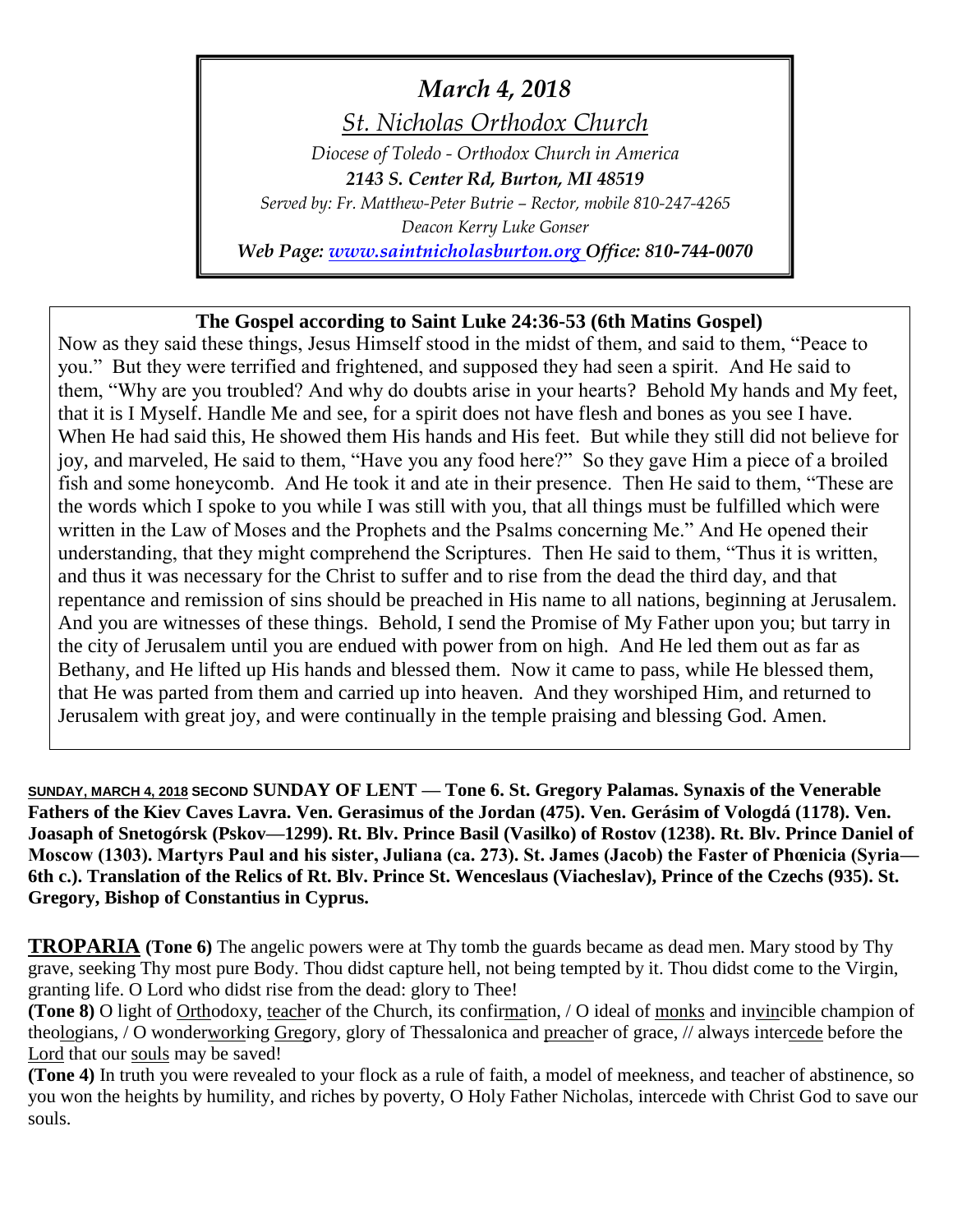**KONTAKION** (Tone 8) O victorious leader of triumphant hosts! We, your servants, delivered from evil, sing our grateful thanks to you, O Theotokos! As you possess invincible might set us free from ev'ry calamity so that we may sing: Rejoice, O unwedded Bride!

### *The Prokeimenon in the Fifth Tone:* **Thou, O Lord, shalt protect us / and preserve us from this generation forever.**

*v:* **Save me, O Lord, for there is no longer any that is godly.**

## **THE READING FROM THE EPISTLE OF THE HOLY APOSTLE PAUL TO THE HEBREWS**

**(1:10-2:3)** Brethren: "Thou, Lord, didst found the earth in the beginning, and the heavens are the work of thy hands; they will perish, but thou remainest; they will all grow old like a garment, like a mantle thou wilt roll them up, and they will be changed. But thou art the same, and thy years will never end." But to what angel has he ever said, "Sit at my right hand, till I make thy enemies a stool for thy feet"? Are they not all ministering spirits sent forth to serve, for the sake of those who are to obtain salvation? Therefore we must pay the closer attention to what we have heard, lest we drift away from it. For if the message declared by angels was valid and every transgression or disobedience received a just retribution, how shall we escape if we neglect such a great salvation? It was declared at first by the Lord, and it was attested to us by those who heard him.

### *Alleluia, Tone 6*

*v:* **He who dwells in the shelter of the Most High will abide in the shadow of the heavenly God.** *v:* **He will say to the Lord: "My Protector and my Refuge; my God, in Whom I trust!"**

**THE HOLY GOSPEL ACCORDING TO MARK (2:1-12)** When Jesus returned to Capernaum after some days, it was reported that he was at home. And many were gathered together, so that there was no longer room for them, not even about the door; and he was preaching the word to them. And they came, bringing to him a paralytic carried by four men. And when they could not get near him because of the crowd, they removed the roof above him; and when they had made an opening, they let down the pallet on which the paralytic lay. And when Jesus saw their faith, he said to the paralytic, "My son, your sins are forgiven." Now some of the scribes were sitting there, questioning in their hearts, "Why does this man speak thus? It is blasphemy! Who can forgive sins but God alone?" And immediately Jesus, perceiving in his spirit that they thus questioned within themselves, said to them, "Why do you question thus in your hearts? Which is easier, to say to the paralytic, 'Your sins are forgiven,' or to say, 'Rise, take up your pallet and walk'? But that you may know that the Son of man has authority on earth to forgive sins" -- he said to the paralytic -- "I say to you, rise, take up your pallet and go home." And he rose, and immediately took up the pallet and went out before them all; so that they were all amazed and glorified God, saying, "We never saw anything like this!"

**Instead of "It is truly meet …,"** All of creation rejoices in you, O Full of Grace: the assembly of Angels and the race of men. O sanctified temple and spiritual paradise, the glory of virgins, from whom God was incarnate and became a Child, our God before the ages. He made your body into a throne, and your womb He made more spacious than the heavens. All of creation rejoices in you, O Full of Grace. Glory to you!

**COMMUNION HYMN** Praise the Lord from the heavens, praise Him in the highest! Alleluia! Alleluia! Alleluia!

**ST. GREGORY PALAMAS –**  $2^{ND}$  **<b>SUNDAY OF LENT** On the second Sunday of Great Lent, there is a great feast in the blessed city of Thessalonika, Greece. It is the feast of St. Gregory Palamas. On this day, the holy relics of the saint are taken from the Church of St. Gregory in a procession throughout the city, escorted by bishops, priests, sailors, policemen, and thousands of faithful. One wonders why his earthly remains are still held in such great veneration. How could his bones remain incorruptible more than six hundred years after his death? Indeed, St. Gregory's life clearly explains these wondrous facts. It illustrates the inspired words of the apostles that our bodies are temples of the Holy Spirit (see 1 Corinthians 6:19) and that we are "partakers of the divine nature" (2 Peter 1:4). St. Gregory Palamas was born in the year 1296. He grew up in Constantinople (now Istanbul, Turkey) in a critical time of political and religious unrest. Constantinople was slowly recovering from the devastating invasion of the Crusades. It was a city under attack from all sides. From the west, it was infiltrated by Western philosophies of rationalism and scholasticism and by many attempts at Latinization. From the east, it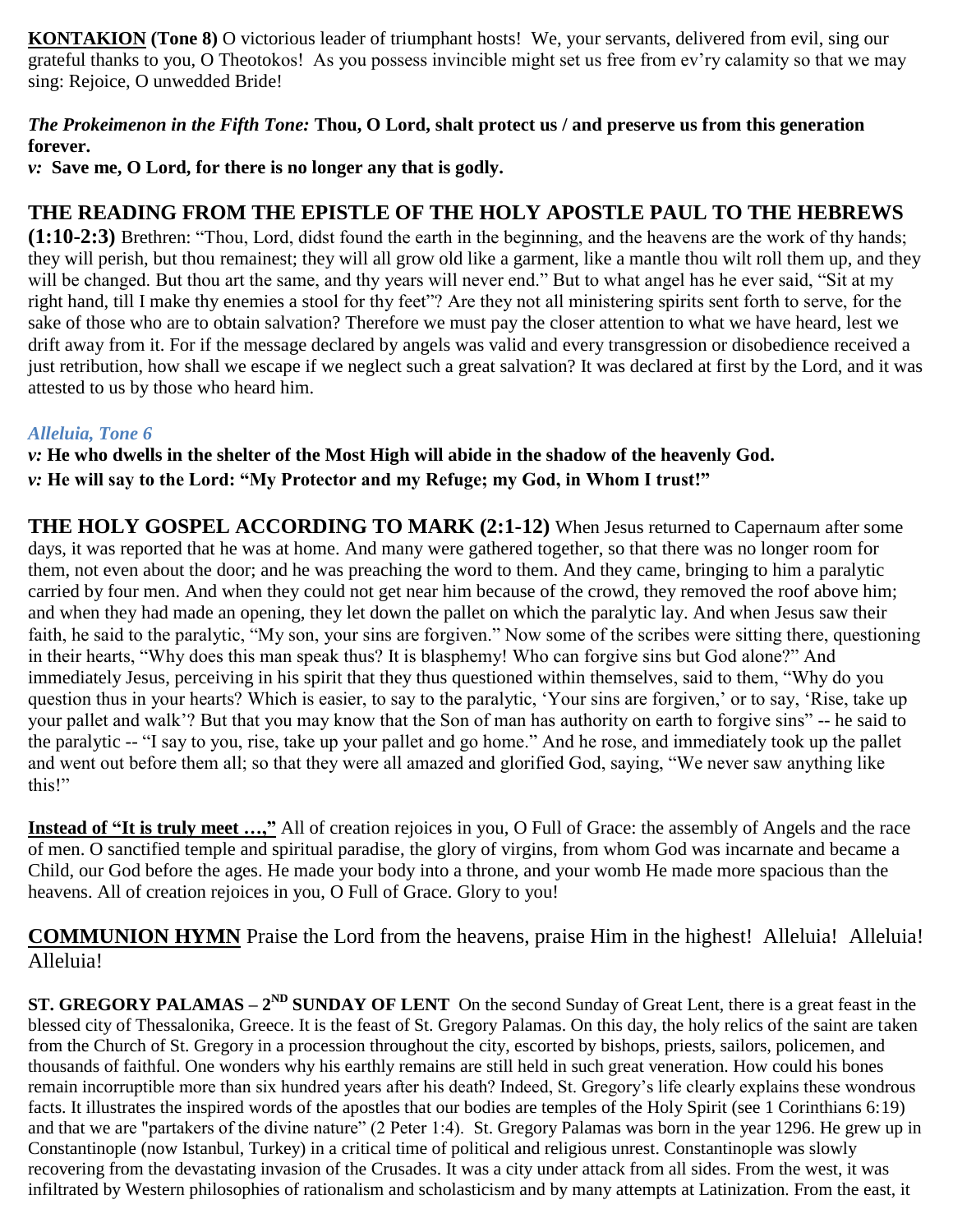was threatened by Muslim Turkish military invaders. The peace and faith of its citizens were at stake. Gregory's family was wealthy. His father was a member of the senate. Upon his father's sudden death, Byzantine Emperor Andronikos II Paleologos (1282–1328), who was a close friend of the family, gave it his full financial support. He especially admired Gregory for his fine abilities and talents, hoping that the brilliant young man would one day become a fine assistant. However, instead of accepting a high office in the secular world, Gregory sought "that good part, which will not be taken away" from him (Luke 10:42). Upon finishing his studies in Greek philosophy, rhetoric, poetry, and grammar, Gregory, at only twenty or twenty-two years of age, followed a burning passion in his heart. Like a lover who strives to stay alone forever with his loved one, Gregory was thirsty for this living water (see Revelation 22:17). Therefore, no created thing could separate him from the love of God (see Romans 8:39). He simply withdrew to Mount Athos, an already established community of monasticism. He first stayed at the Vatopedi Monastery, and then moved to the Great Lavra. Gregory's departure was not a surprise to the rest of his family. Many priests and monks, friends of the family, frequently visited the family home. The parents were careful to pass on to their children the "pearl of great price" (Matthew 13:46). Great wealth and high education were not a hindrance, but an excellent tool in their pursuit of salvation. As a result of their way of life and belief, Gregory's mother, two brothers, and two sisters soon distributed all their earthly possessions to the poor and entered different monasteries.

#### **THE RESPONSE "IT IS MEET AND RIGHT" IN THE ANAPHORA**

**St. Tikhon's Press recently published the text for the Liturgies of Saint John Chrysostom, St. Basil the Great, and the Presanctified Liturgy. There is a change in the Liturgy that we will notice as we sing the anaphora. Below is the rationale for the change from the booklet accompanying the** *Hieratikon.* **"It is meet and right [to worship…] We have put the words "to worship the Father and the Son and the Holy Spirit…" in square brackets to indicate that they are a later interpolation. Though a well-established part of Slavic liturgical practice, they obscure the sequence of thought in this dialogue. In the original reading, the singers' and the people's short response "It is meet and right" affirms the priest's bidding to "give thanks unto the Lord." Thus, as St. John Chrysostom explains, when "they assent that 'it is meet and right so to do,' then he (the priest) begins the thanksgiving." (Homily 18 on Second Corinthians) And the priest does so in words that echo and amplify the people's response: "It is meet and right to hymn You, to bless You…"** *Hieratikon, Notes on the Text* **by Hieromonk Herman with contributions from Vitaly Permiakov**

March 4, 2018

လို့်ပြီး ဝတ္ထို**ဝ ဝတ္ထိုဝ ဝတ္ထိုဝ ဝတ္ထိုဝ ဝတ္ထိုဝ ဝတ္ထိုဝ ဝတ္ထိုဝ ဝတ္ထိုဝ ဝတ္ထိုဝ ဝတ္ထိုဝ ဝတ္ထိုဝ ဝတ္ထိုင** 

#### **CANDLE INTENTIONS FOR THE HEALTH AND BLESSINGS OF**

Bosa Kantar & Betty Dimich~Good health & God's blessings Peter & Jo Sredich Mira & Stojan Prusac~a blessed & happy anniversary Peter & Jo Sredich Fr. Tom, Fr. Dimitri, Fr. Anthony, Reggie, Allen, Deborah, JoAnn, Gloria, Luba, Kosta, Jimmy, Laurie, David, Helen, Anna, Walt, Zina, Vladimir, Nicolai, Dorothy, Michael, Nicolai, Allison, Stojan, Mira, Bosa, Jeanette, Nicholas, Margaret, Joseph, Gladys, Ted, Marlene, my family and friends Joe Tome Special Intention Joe Tome Special Intention Alex & Magda Popoff Health & Blessings: Susie Ford, Randy Cleavenger & Gretchen Cleavenger Les Ford

#### **CANDLE INTENTIONS FOR BLESSED REPOSE**

Peter Popoff & John Naum Alex & Magda Popoff Peter Sutak & Mitra Tsotsos ~ Memory Eternal! Peter & Jo Sredich Peter Sutak & Mitra Tsotsos Allison Borkovich

**ETERNAL LIGHT AT THE ALTAR** Bogdan Beslach ~ Blessed Repose Milica Beslach + Milica Beslach + Milica Beslach + Milica Beslach + Milica Beslach + Milica Beslach + Milica Beslach + Milica Beslach + Milica Beslach + Milica Beslach + Milica Beslach + Mil

# ခရွို့လ ခရွို့လ ခရွို့လ ခရွို့လ ခရွို့လ ခရွို့လ ခရွို့လ ခရွို့လ ခရွို့လ ခရွို့လ ခရွို့လ ခရွို့လ ခရွို့လ ခရွို့လ

**WELCOME** to all our friends and visitors. Please join us in our fellowship hall following the veneration of the cross.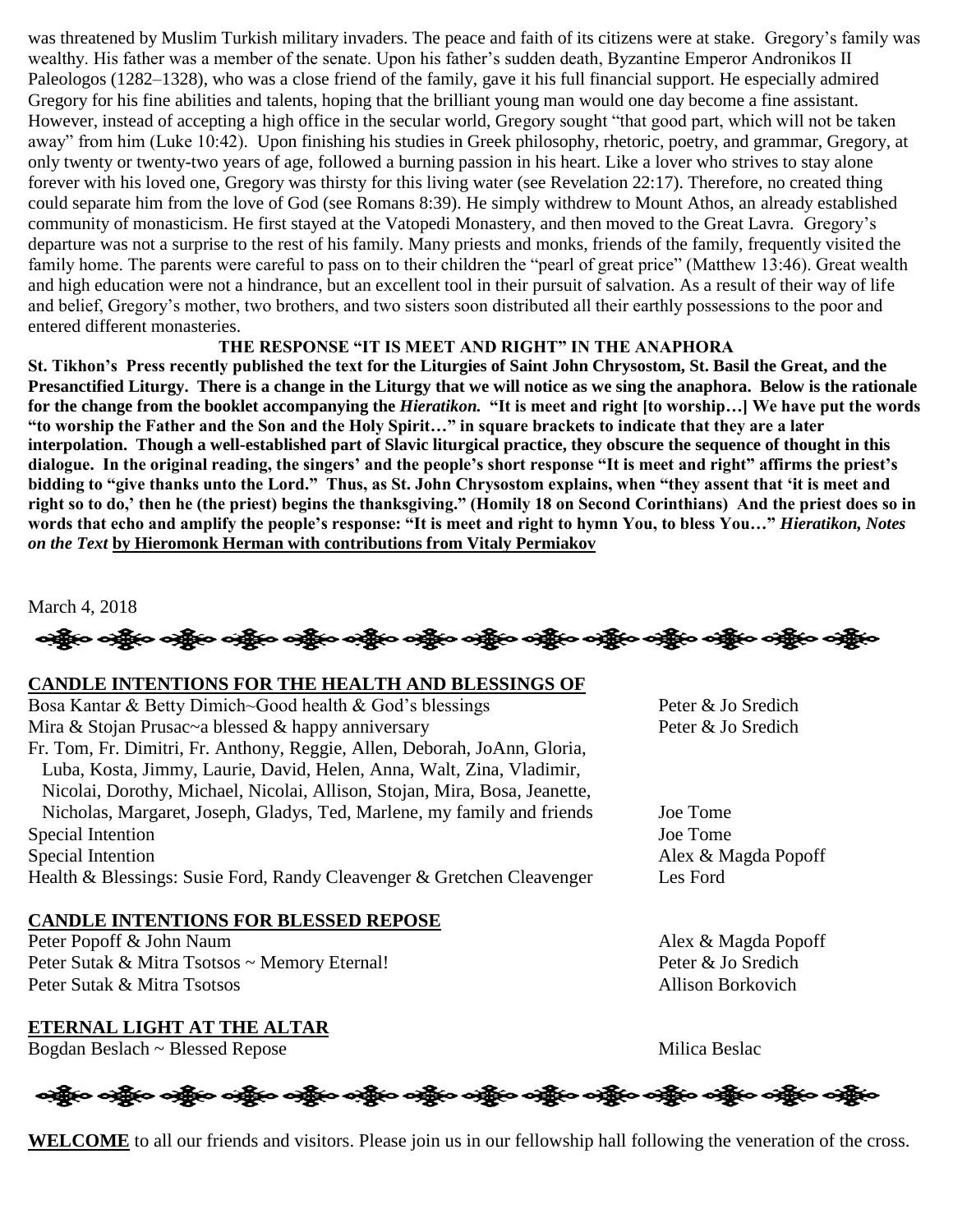**COFFEE HOUR** Volunteers are needed to help serve coffee and bagels for the rest of the month of March. Please see the sign-up sheet outside of the kitchen. Call or email the parish office as well as signing up, if you'd like to sponsor the bagels and/or coffee.

## **OUR CHARITY MINISTRIES**

**HOPE IN A BOX** is collecting Baby Items, Wipes & Formula for the month of March. Place the items in the blue box in the hall. Catholic Charities Community Closet will distribute the items.

**FOOD DRIVE** Place non-perishable food items in the other blue box in the hall

### **PAN-ORTHODOX YOUTH RETREAT – MARCH 9, 10 & 11 AT DORMITION MONASTERY**

Please see Matushka Lisa to make your reservation and to obtain a registration form.

**DONATIONS FOR NEW COPY MACHINE** After looking at several options the parish council has decided to purchase a new copy machine rather than leasing one. The cost is \$4500, if you would like to donate the copier or towards it, please call the parish office.

> Time to Spring Ahead

| <b>Weekly Schedule:</b>   | <b>THE THIRD WEEK OF LENT</b>                         |
|---------------------------|-------------------------------------------------------|
| <b>Monday, March 5</b>    | Communion calls                                       |
| $6:30 \text{ pm}$         | Compline at St. George                                |
| <b>Tuesday</b> , March 6  | <b>Father Matthew in Toledo</b>                       |
| <b>Wednesday, March 7</b> |                                                       |
| 10am                      | <b>Lenten Hours</b>                                   |
|                           | No Adult Education                                    |
| 6 pm                      | <b>Presanctified followed Lenten potluck</b>          |
|                           | Fast from after your lunch to receive Holy Communion. |
|                           | Please bring a Lenten dish to share.                  |
| <b>Friday, March 9</b>    |                                                       |
| 6 pm                      | Teen Retreat arrivals at Dormition Monastery          |
| <b>Saturday, March 10</b> | <b>Daylight Savings Time begins</b>                   |
| $4:45$ pm                 | <b>Trisagion for those fallen asleep</b>              |
| 5 pm                      | <b>Vespers</b>                                        |
| <b>Sunday, March 11</b>   | 3rd SUNDAY of LENT – Veneration of the Cross          |
| 9:30 am                   | Hours                                                 |

10 am Divine Liturgy